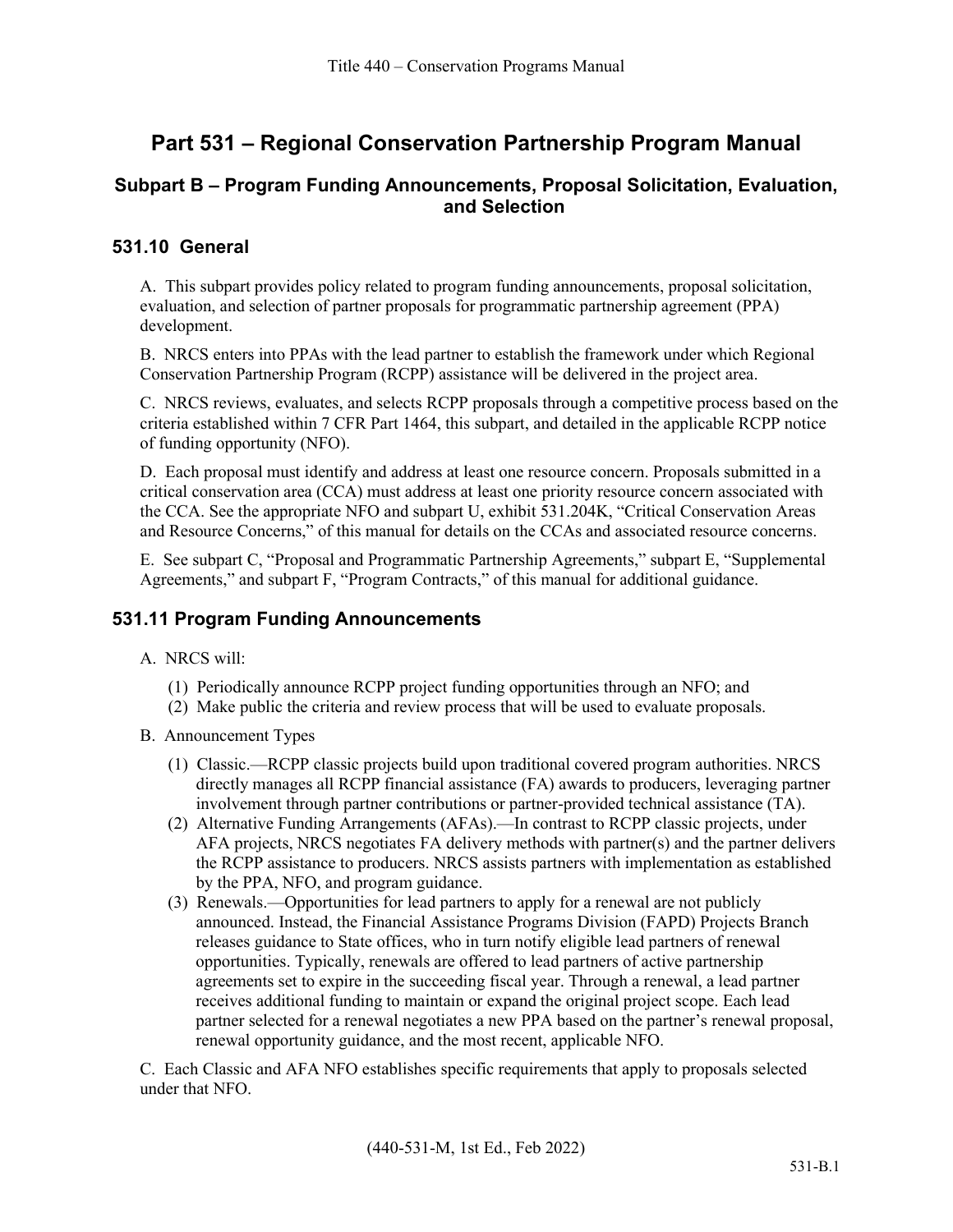- (1) RCPP applicants must identify in their proposals whether they are applying for the CCA, or State or multistate fund pool.
	- (i) CCA Pool.—CCAs represent geographic areas with common resource concerns designated by the Secretary of Agriculture. For each CCA, NRCS identifies priority resource concerns. CCA applications must address at least one of the relevant CCA's priority resource concerns. CCAs and priority resource concerns are identified within the applicable NFO. See subpart U, exhibit 531.204K, "Critical Conservation Areas and Resource Concerns," of this manual for details on the CCAs and associated resource concerns.
	- (ii) State or Multistate Pool.—Proposals in the State or multistate category may be carried out either within a single State or in multiple States. For multistate projects, priority consideration may be given to applications identifying a reasonable and manageable number of States.
- (2) FAPD provides guidance on NFOs to both partners and NRCS staff.

## **531.12 Proposal Ranking, Evaluation, and Selection**

NRCS ranks, evaluates, and selects proposals through a competitive application process based on the criteria outlined below and as further described in the applicable NFO and 7 CFR Section 1464.21.

- (1) Ranking Criteria.
	- (i) Each NFO outlines the specific review criteria, which are consistent with the following program principles:
		- Impact.—Project proposals offer and advance effective and compelling solutions that address one or more natural resource conservation priorities.
		- Partner Contributions.—Partners co-invest in shared conservation stewardship by leveraging contributions against the NRCS investment in an RCPP project. Substantive, value-added contributions that have clear potential to improve project outcomes are prioritized.
		- Innovation.—Projects integrate multiple conservation approaches, implement innovative conservation strategies or technologies, build new partnerships, outcomebased performance measures and methods, or effectively take advantage of RCPP flexibilities to deliver and advance conservation solutions.
		- Partnership and Project Management.—Partners bring technical and financial assistance, valued experience, expertise, and capacity to manage collaborative projects, provide effective information, outreach, and training to producers and landowners, and successfully quantify the conservation (and when possible, economic and social) outcomes of an RCPP project.
	- (ii) In addition to the criteria listed above, priority consideration may be given to proposals that:
		- Meaningfully engage historically underserved farmers and ranchers and Indian Tribes within the area covered by the project;
		- Assist producers in meeting or avoiding the need for a natural resource regulatory requirement;
		- Include a high percentage of producers in the area to be covered by the agreement;
		- Significantly leverage non-Federal financial and technical resources and coordinate with other local, State, or national efforts;
		- Include a diversity of stakeholders;
		- Deliver a high percentage of applied conservation to achieve conservation benefits or address the priority resource concern for a designated CCA;
		- Build upon existing restoration, watershed, or assessment plans; or

(440-531-M, 1st Ed., Feb 2022)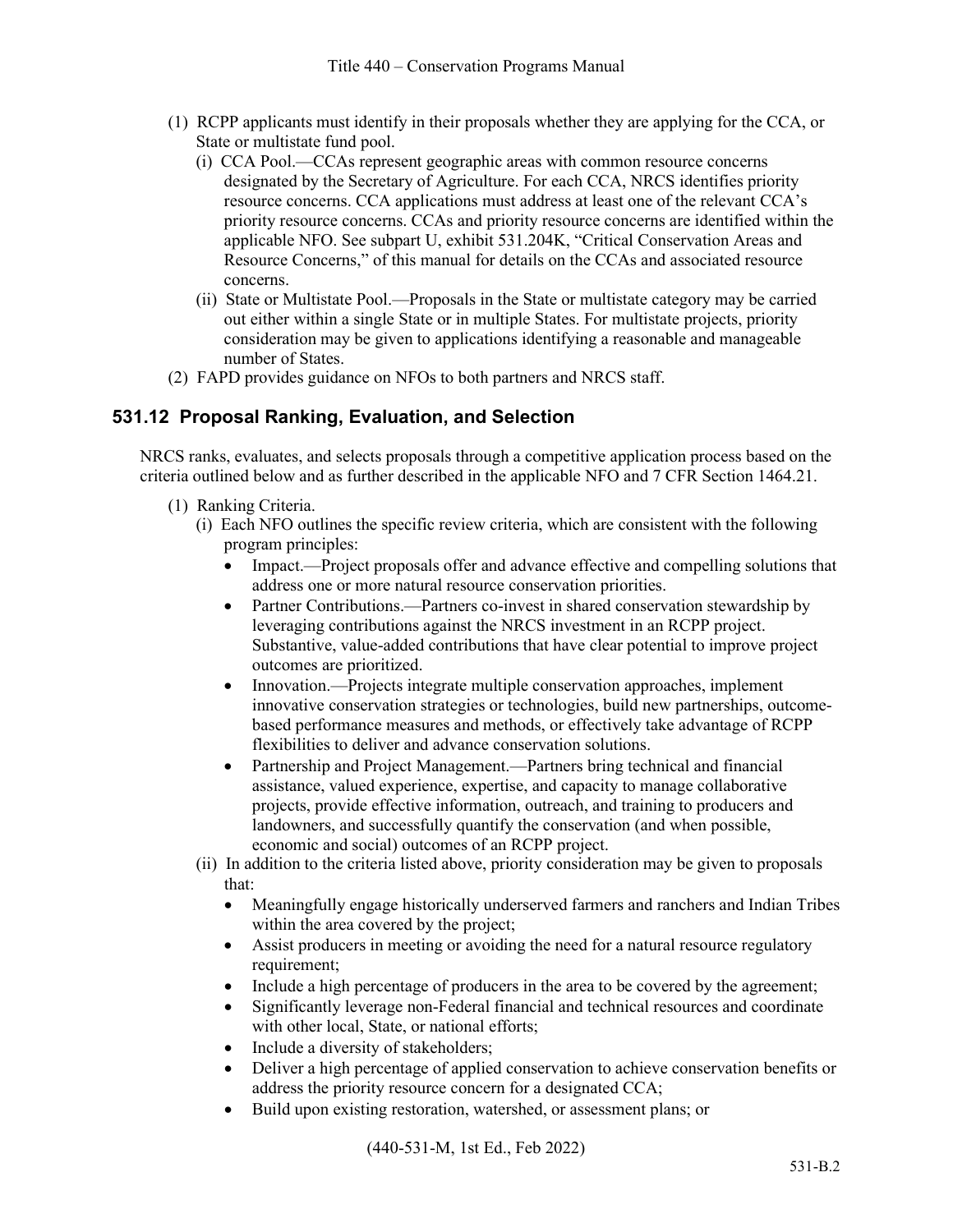- Meet other factors that are important for achieving the purposes of the program, as determined by NRCS.
- (iii) For CCA proposals:
	- NRCS selects proposals within a CCA that address one or more priority resource concerns for which the CCA is designated.
	- NRCS identifies the designated CCAs and publishes the associated priority resource concerns and ranking criteria within applicable NFOs.
- (iv) Renewals
	- Renewals are selected through a noncompetitive process, based on available funding.
	- Renewals criteria include factors that reflect the success of the lead partner's existing project, including attainment of project goals and objectives, TA/FA expenditures, timeliness and completion of project reporting, and partner contribution expenditures.
- (2) Evaluation Process and Selection.
	- (i) Classic
		- State offices evaluate submitted proposals based on criteria published in the NFO. Incomplete proposals are eliminated from the competition. State conservationists submit to FAPD Projects Branch a ranked list of evaluated proposals in priority order, by fund pool.
		- FAPD Projects Branch screens proposals for eligibility and consistency with program policy.
		- FAPD Projects Branch analyzes State proposal evaluations and develops a recommended list of awards for consideration by NRCS and Departmental leadership. The NRCS Chief makes the final award decisions and may consider available funding, geographic diversity, applicant diversity, and other factors in making the final selections.
	- (ii) AFA
		- AFA proposals are evaluated by a national review team based on criteria published in the NFO. Incomplete proposals are eliminated from the competition.
		- FAPD Projects Branch screens proposals for eligibility and consistency with program policy.
		- States in which project work is proposed provide feedback on proposals, with State conservationists indicating support or lack of support for each proposal.
		- FAPD Projects Branch analyzes the national review team evaluations and State feedback to develop a recommended list of awards for consideration by NRCS and Departmental leadership. The NRCS Chief makes the final award decisions and may consider available funding, geographic diversity, applicant diversity, and other factors in making the final selections.
		- NRCS must not enter into more than 15 AFAs in any given fiscal year.
		- In determining whether to offer to fund a proposal through an AFA, NRCS will consider the extent to which the proposal:
			- Achieves conservation benefits on a regional or watershed scale;
			- Involves investments in infrastructure related to agricultural or nonindustrial private forest production that would benefit multiple producers and address natural resource concerns such as drought, wildfire, or water quality impairment on the land within the proposal area;
			- Addresses natural resource concerns, including the development and implementation of watershed, habitat, or other area restoration plans;

**Note:** Partner proposals focused solely or largely on planning are unlikely to be competitive.